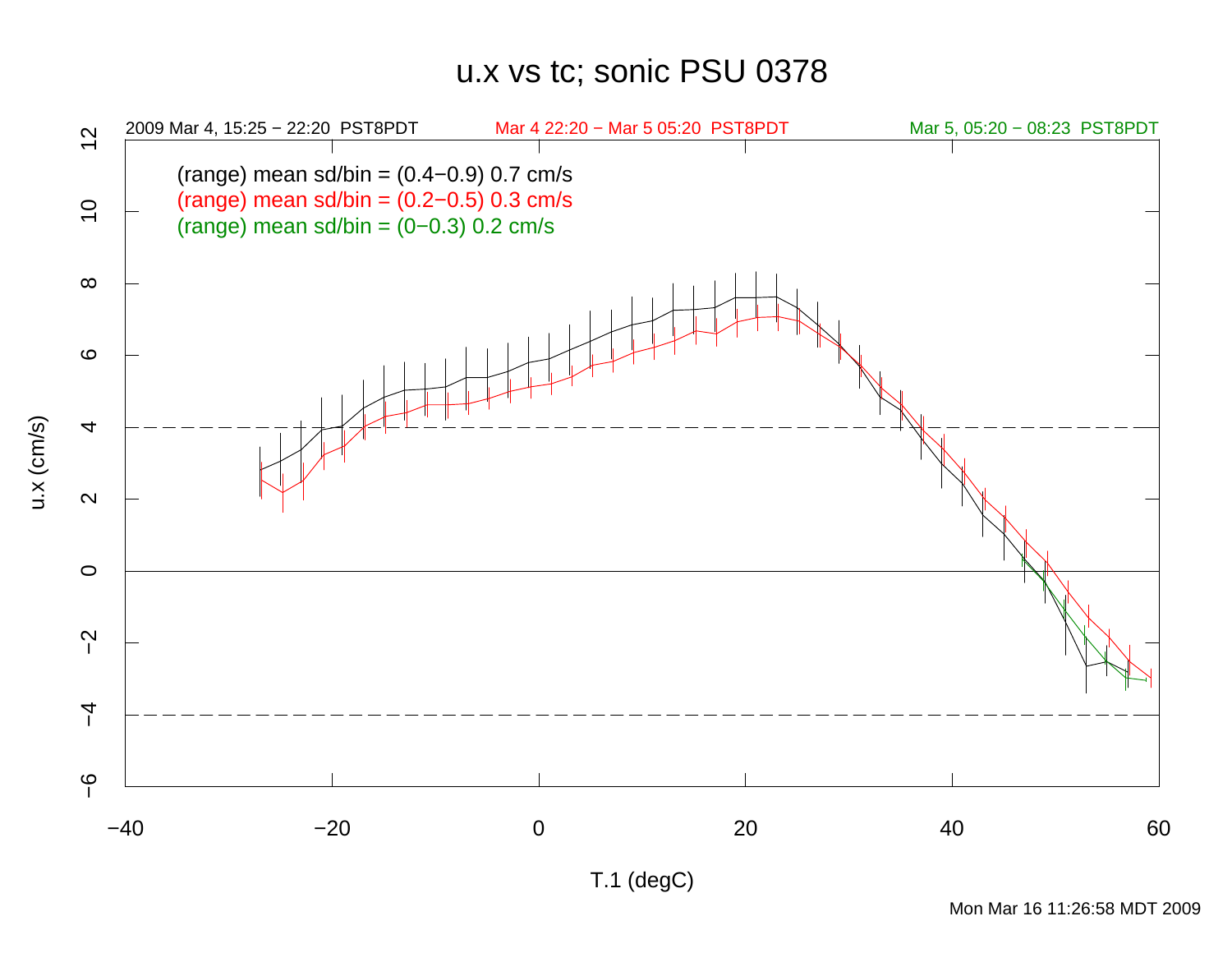## u.y vs tc; sonic PSU 0378